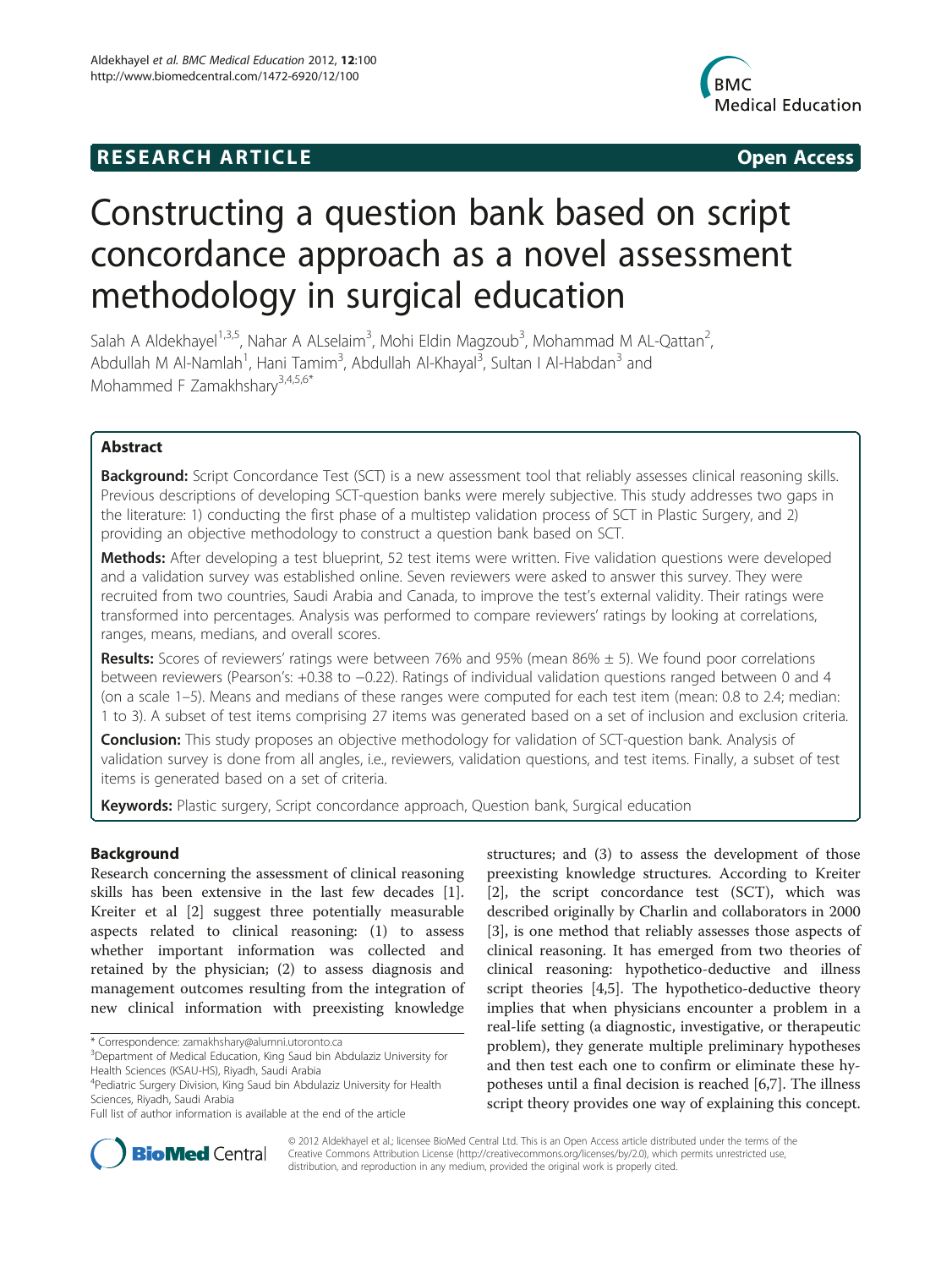<span id="page-1-0"></span>It indicates that knowledge is organized in networks and that when a new situation is faced, one would activate prior networks to make sense of this new situation [[6,8,9\]](#page-7-0). Schmidt et al [\[10\]](#page-7-0) elaborate that these scripts emerge from expertise and hence are refined with experience as each new encounter is compiled into relevant mental networks.

The script concordance test (SCT) was designed to probe whether the organization of knowledge networks allows for competent decision-making processes [\[3](#page-7-0)]. It places the examinees in a written and authentic environment that resembles their real-life situations. It is based on the following principles [\[3,11-14](#page-7-0)]: (1) tasks should be challenging even for experts but still appropriate for the examinees' level; (2) items should reflect authentic clinical situations and be presented in a vignette format; (3) each item is composed of a clinical scenario and followed by 3–5 questions related to diagnostic, investigative, or management problems; (4) judgments are measured on a 5-point Likert scale for each question; and (5) test scoring is based on an aggregate scoring method.

Over the last decade, extensive research has been conducted that confirms the validity and reliability of the SCT in various medical disciplines. However, to the best of our knowledge, the validity of the SCT has not yet been examined in plastic surgery, which is known for its controversies and uncertainty; therefore, clinical reasoning is a fundamental cornerstone in the assessment of plastic surgery residents.

Downing [\[15\]](#page-7-0) discussed five sources of validity evidence based on the Standards for Educational and Psychological Testing [\[16\]](#page-7-0): (1) content; (2) response process; (3) internal structure; (4) relationship to other variables; and (5) consequences. The current study aims to assess the content source of validity for two reasons: (i) not all sources of validity evidence are required in all assessments [[15](#page-7-0)]; and (ii) at this phase of question bank construction, we do not have any sources of evidence other than the content validity. Other sources of validity evidence (e.g., internal structure and response process) can be assessed after applying this test to plastic surgery residents in the third phase.

All previous studies [[3,12,13,17-20](#page-7-0)] that examined the validity of the SCT have provided a brief description of question bank construction and a merely subjective method of validating it. Therefore, the present study aims to propose a novel objective methodology for the construction of a question bank in plastic surgery based on the script concordance approach, which will help in standardizing the test writing process of SCT across various disciplines. The construction of the SCT comprises three successive phases: (1) the construction and validation of a question bank; (2) the establishment of a scoring grid; and (3) the application of the test to examinees. This study represents the first phase: question bank construction. Subsequent phases will be conducted in future studies.

# Methods

A validation study was conducted at King Saud bin Abdulaziz University for Health Sciences, Riyadh, between July 2009 and December 2010. The test blueprint (Table 1) was designed to represent the major domains of the plastic surgery residency training program objectives of the Saudi Commission for Health Specialties (SCFHS) and the Royal College of Physicians and Surgeons of Canada (RCPSC).

### Item construction

The first step in writing the test items was to invite two academic plastic surgeons at King Saud University and King Saud bin Abdulaziz University for Health Sciences, Riyadh, to develop a pool of real-life clinical scenarios for use in the SCT. They answered the following questions: (i) describe authentic clinical situations that contain an element of uncertainty; (ii) specify for each situation: a) relevant hypotheses, investigation strategies, or management options; b) questions they ask when taking a patient history, signs they look for during the physical examination, and tests that they order to solve the problem; and c) clinical information, whether positive or negative, they would look for in these queries [[3](#page-7-0)]. Multiple drafts were generated and revised until the test writers have reached consensus on the final draft.

Next, 52 test items were written by the test writers based on the key features concept [[3](#page-7-0)]. Each item consisted of a vignette followed by two to four questions related to diagnosis, investigation, and/or management, which yielded the first question bank draft with 158 questions. The questions were written in the SCT format in three columns; the first column provides an initial hypothesis, the second column gives a new clinical information (such as a symptom, a sign, a lab result, an imaging result, etc.), and the last column provides a

|  |  |  |  | <b>Table 1 Test blueprint</b> |
|--|--|--|--|-------------------------------|
|--|--|--|--|-------------------------------|

| <b>Topics</b>             | <b>Number of items</b> |
|---------------------------|------------------------|
| Pediatric Plastic Surgery | g                      |
| Hand Surgery              | 10                     |
| Aesthetic Surgery         |                        |
| <b>Breast Surgery</b>     | 4                      |
| Craniofacial Surgery      | 4                      |
| Peripheral Nerves         | 8                      |
| Burn                      | $\mathcal{P}$          |
| Reconstructive Surgery    | 8                      |
| Total                     | 52                     |
|                           |                        |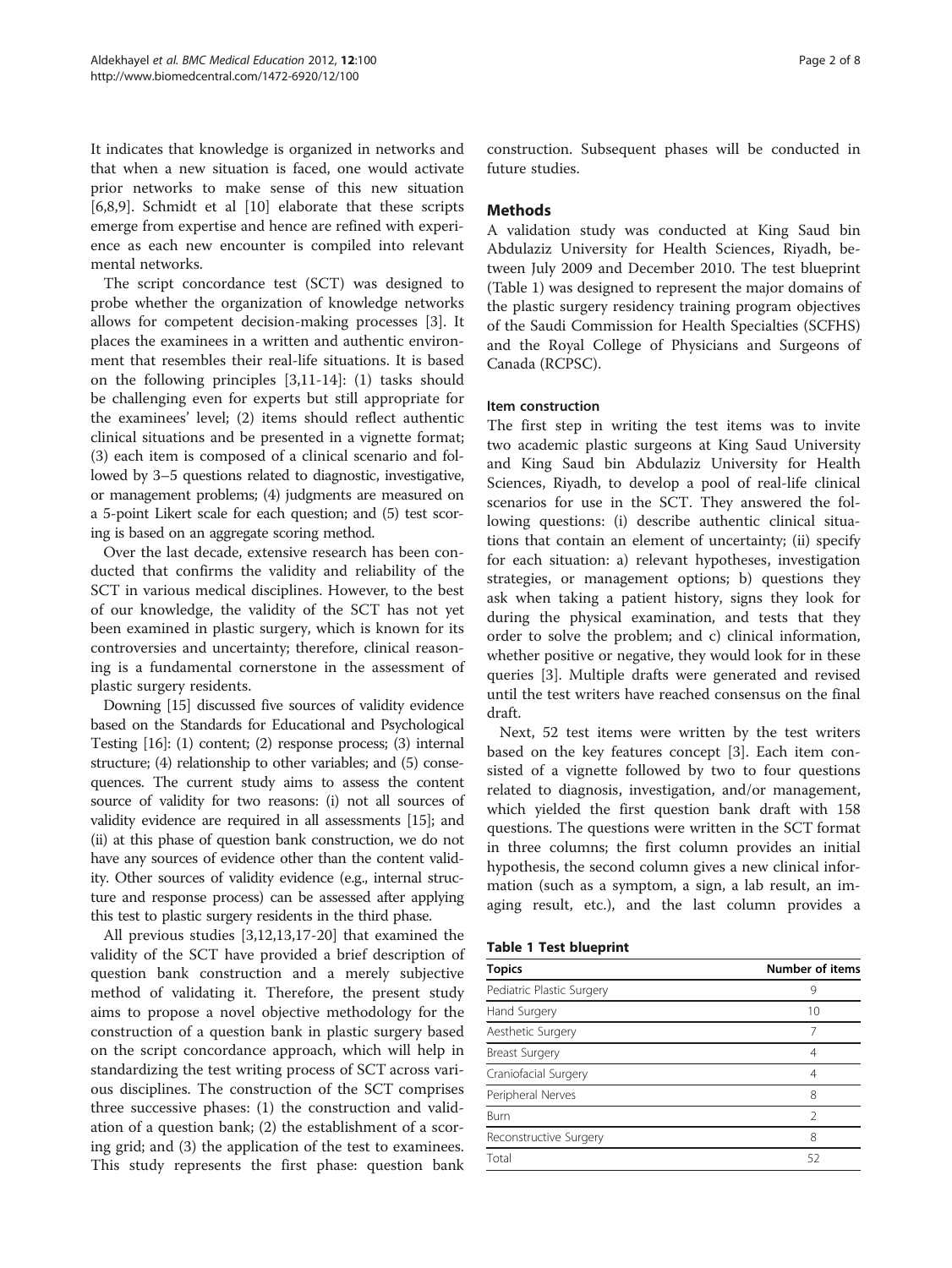5-point Likert scale to judge the effect of the new information on the initial hypothesis (Figure 1). The Likert scale ranges between −2 and +2, where −2 or −1 anchors represent a negative effect, +2 or +1 anchors represent a positive effect, and zero anchor represents neither a positive nor a negative effect.

# Item validation

Five validation questions (VQ) were developed based on the Standards for Educational and Psychological Testing (prepared by the Joint Committee on Standards for Educational and Psychological Testing of the American Educational Research Association, the American Psychological Association, and the National Council on Measurement in Education) [\[16](#page-7-0)]. These questions cover five main areas of content validity (Figure [2\)](#page-3-0): (VQ1) relevance to training program objectives; (VQ2) cultural sensitivity; (VQ3) structural quality of test questions; (VQ4) written clarity of questions; and (VQ5) plausibility of provided options.

A validation survey (Figure [2\)](#page-3-0) was established on the online survey software, SurveyMonkey™, to validate the question bank draft and the test blueprint. The survey was sent to seven academic plastic surgeons in Riyadh, Saudi Arabia and Toronto and Montreal, Canada who met the following inclusion criteria: (1) to be an academic, certified plastic surgeon involved in teaching plastic surgery residents; and (2) have a minimum experience of 10 years in practice. The selection of reviewers was based on a convenient sampling. Ethical approval was obtained from the Institutional Review Board at King Abdullah International Medical Research

Center (KAIMRC), Riyadh. All reviewers have agreed to an informed consent before answering the online survey. The survey started by a Likert-type question to rate whether the test blueprint is representative of the educational objectives of Plastic Surgery residency training programs. Then, each test item (clinical scenario followed by 3 to 5 questions) was presented in the survey and followed by the five validation questions described previously (Figure [2\)](#page-3-0).

# The analysis

The analysis of the validation survey was approached from three angles:

(1) Analysis of the reviewers' ratings:

There were five validation questions for each test item, and each validation question was rated from 1 to 5 (on a 5-point Likert scale from "strongly disagree" to "strongly agree"). For calculation purposes, sum of the ratings of each test item was transformed into a percentage. An overall score represented the average of all reviewers' scores for each test item. Next, inter-rater reliability was analyzed in terms of correlations between the reviewers' ratings. Pearson's coefficients were considered significant at p-value (2-tailed)  $\leq$  0.05.

# (2) Analysis of the validation questions:

Each validation question (VQ) was given a score representing the sum of the ratings by all reviewers on that

| If you planned       | And you found                                                               | Your management becomes:                                                                                                                            |
|----------------------|-----------------------------------------------------------------------------|-----------------------------------------------------------------------------------------------------------------------------------------------------|
| Centralization<br>1. | Type I radius hypoplasia with<br>1.<br>mild $(10 \degree)$ radial deviation | -2 : Strongly contraindicated<br>-1 : Should be reconsidered<br>0 : Neither more nor less indicated<br>$+1$ : Indicated<br>+2 : Strongly Indicated  |
|                      |                                                                             |                                                                                                                                                     |
| If you planned       | And you found                                                               | Your management becomes:                                                                                                                            |
| Pollicization<br>ii. | ii. The hypoplastic thumb has a<br>CMCJ on x-ray                            | -2 : Strongly contraindicated<br>-1 : Should be reconsidered<br>$0:$ Neither more nor less indicated<br>$+1$ : Indicated<br>+2 : Strongly Indicated |
|                      |                                                                             |                                                                                                                                                     |
| If you planned       | And you found                                                               | Your management becomes:                                                                                                                            |
| iii. Surgery         | iii. Severe thrombocytopenia on<br>pre-operative workup                     | -2 : Strongly contraindicated<br>-1 : Should be reconsidered<br>0 : Neither more nor less indicated<br>$+1$ : Indicated<br>+2 : Strongly Indicated  |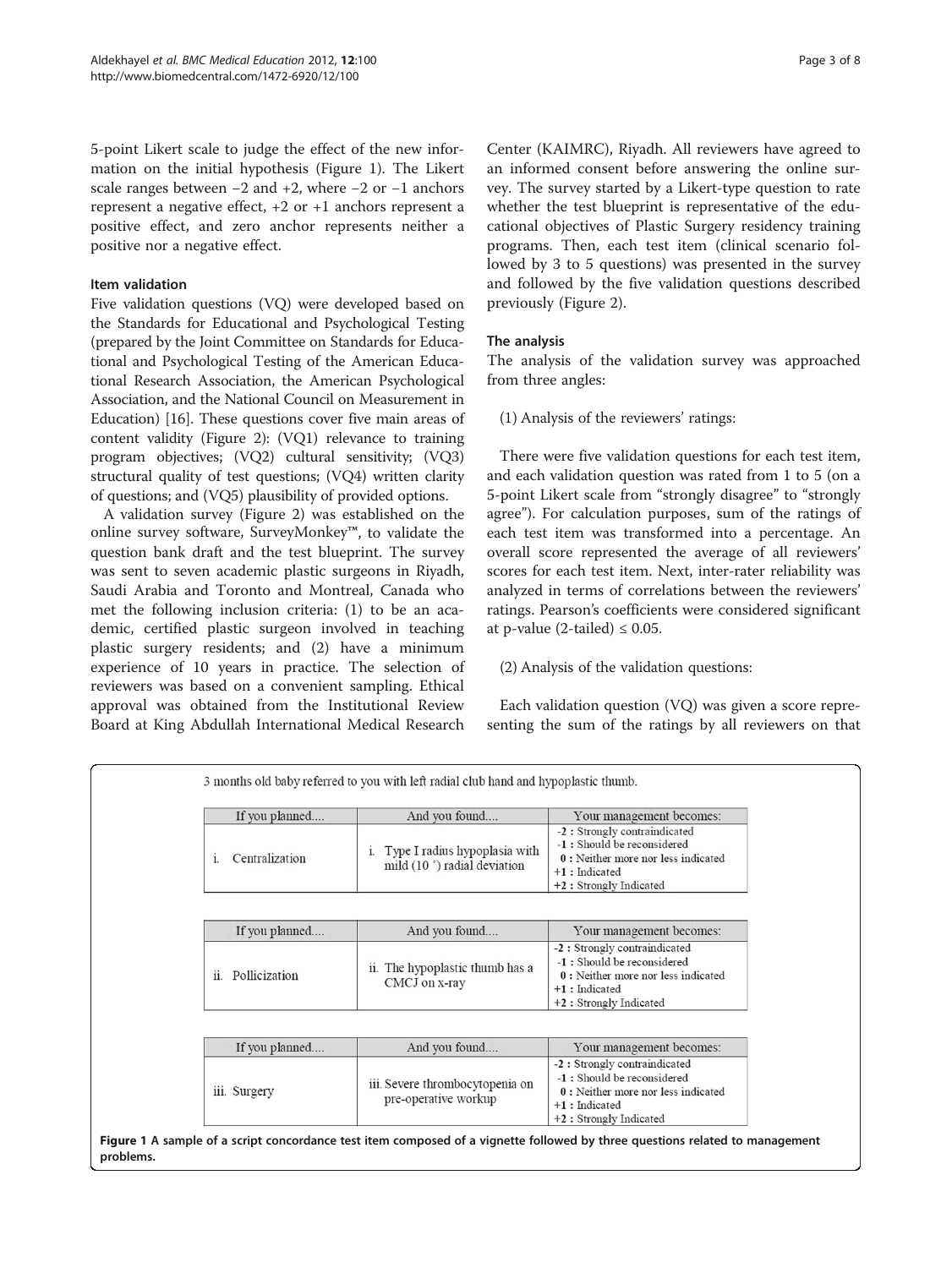<span id="page-3-0"></span>

| If you planned                                                                                                                     |  | And you found                                                                                              |                 |                 | Your management becomes:                                                                                                                          |            |          |  |
|------------------------------------------------------------------------------------------------------------------------------------|--|------------------------------------------------------------------------------------------------------------|-----------------|-----------------|---------------------------------------------------------------------------------------------------------------------------------------------------|------------|----------|--|
| i.<br>Skin grafting of the<br>scrotal defect                                                                                       |  | i. Granulating testes but the<br>disease is still progressing with<br>more necrotic tissue in the<br>groin |                 |                 | -2 : Strongly contraindicated<br>-1 : Should be reconsidered<br>0 : Neither more nor less indicated<br>+1 : Indicated<br>+2 : Strongly Indicated  |            |          |  |
|                                                                                                                                    |  |                                                                                                            |                 |                 |                                                                                                                                                   |            |          |  |
| If you planned                                                                                                                     |  | And you found                                                                                              |                 |                 | Your management becomes:                                                                                                                          |            |          |  |
| Further debridement<br>ii.                                                                                                         |  | ii. The patient is still septic,<br>intubated, with unstable<br>cardiovascular status                      |                 |                 | -2 : Strongly contraindicated<br>-1 : Should be reconsidered<br>0 : Neither more nor less indicated<br>+1 : Indicated<br>+2 : Strongly Indicated  |            |          |  |
|                                                                                                                                    |  |                                                                                                            |                 |                 |                                                                                                                                                   |            |          |  |
| If you planned                                                                                                                     |  | And you found                                                                                              |                 |                 | Your management becomes:                                                                                                                          |            |          |  |
| Hyperbaric $O2$<br>iii.                                                                                                            |  | iii. The patient is still septic,<br>intubated, with unstable<br>cardiovascular status                     |                 |                 | -2 : Strongly contraindicated<br>-1 : Should be reconsidered<br>0 : Neither more nor less indicated<br>$+1:$ Indicated<br>+2 : Strongly Indicated |            |          |  |
| PLEASE RATE THE FOLLOWING QUESTIONS:                                                                                               |  |                                                                                                            |                 |                 |                                                                                                                                                   |            |          |  |
|                                                                                                                                    |  |                                                                                                            | Strongly        | Relatively      | Uncertain                                                                                                                                         | Relatively | Strongly |  |
| (1) Is this item relevant to the instructional objectives of<br>plastic surgery residency program?                                 |  |                                                                                                            | <b>Disagree</b> | <b>Disagree</b> |                                                                                                                                                   | Agree      | Agree    |  |
|                                                                                                                                    |  |                                                                                                            |                 |                 |                                                                                                                                                   |            |          |  |
| interpreted as culturally, racially, or ethnically offensive?                                                                      |  | (2) Does this item contain any matter that can be                                                          |                 |                 |                                                                                                                                                   |            |          |  |
| (3) Does this item describe a challenging situation, even<br>for experts, but still appropriate for the level of the<br>residents? |  |                                                                                                            |                 |                 |                                                                                                                                                   |            |          |  |
| (4) Was this item well-written and did not contain any<br>flaws or ambiguities?                                                    |  |                                                                                                            |                 |                 |                                                                                                                                                   |            |          |  |
| (5) Do the options provide coherent and plausible<br>responses?                                                                    |  |                                                                                                            |                 |                 |                                                                                                                                                   |            |          |  |
| Free comments                                                                                                                      |  |                                                                                                            |                 |                 |                                                                                                                                                   |            |          |  |
| Figure 2 A sample of a SCT item followed by five validation questions that were rated by the reviewers.                            |  |                                                                                                            |                 |                 |                                                                                                                                                   |            |          |  |

specific validation question. This score was transformed into a percentage for calculation purposes. Next, ranges of the validation questions were calculated. For any VQ, the maximum possible range was 4, and the minimum was 0 (based on the 5-point Likert scale). The means and medians of these ranges, for each test item, were calculated as well. Differences between the validation questions were considered significant when p-value is  $\leq 0.05$ .

# (3) Analysis of the test items:

For ranking purposes, the overall scores of the test items were divided into percentiles: 75<sup>th</sup>, 50<sup>th</sup>, and 25<sup>th</sup>. Then, an item reduction process was carried out to reduce the number of test items from 52 items to a minimum of 20 items. The 20-item SCT was required to achieve a high reliability (Cronbach alpha > 0.75) [\[12](#page-7-0)].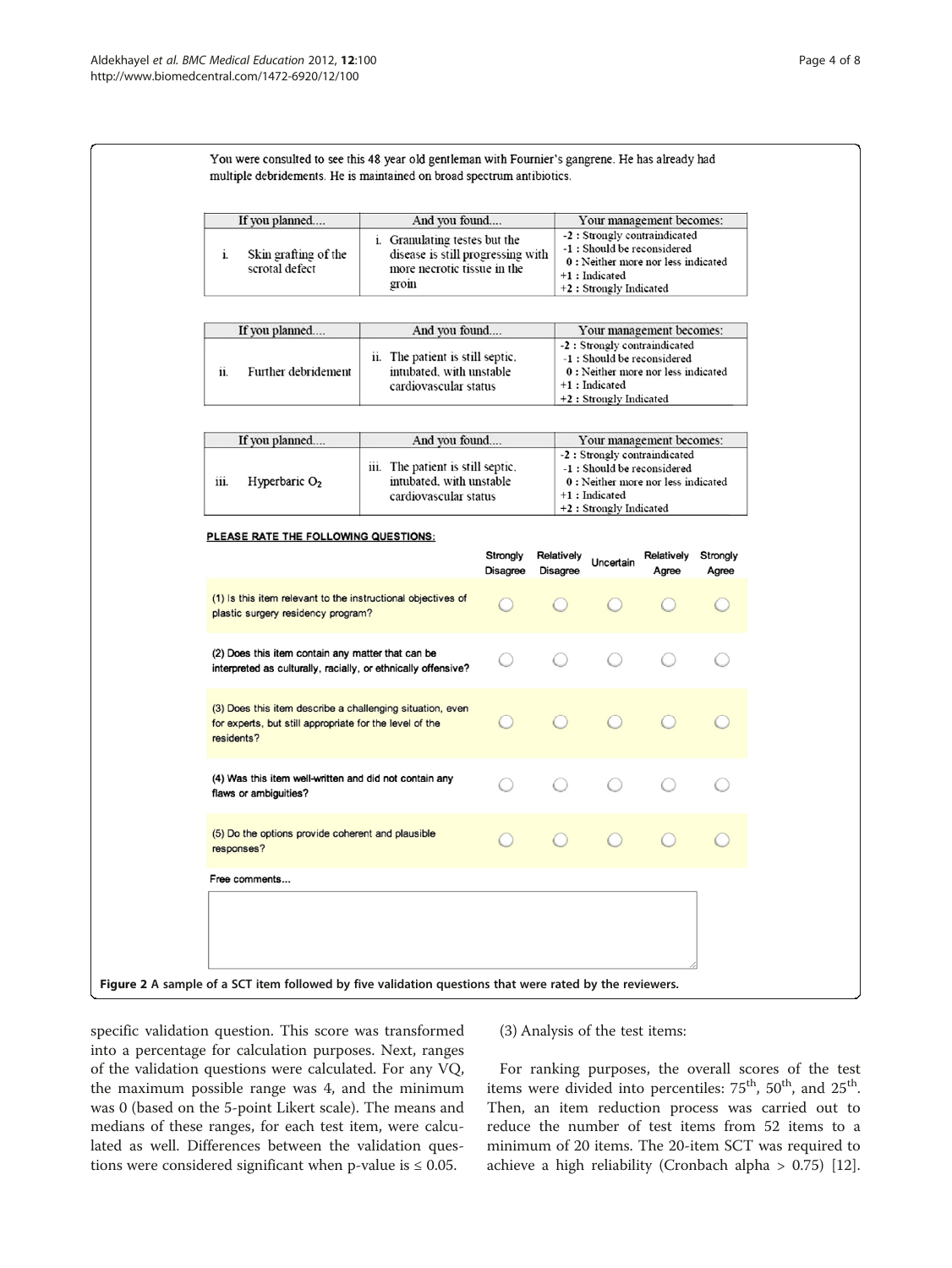This subset of the test items was generated based on a set of inclusion and exclusion criteria which were set arbitrarily and validated with a sensitivity analysis by changing one criterion at a time and looking at the output of these criteria until we reached the optimal end results where the output items have the highest rating. This helps to decrease any margin of error with setting up these criteria arbitrarily. These criteria are:

Inclusion criteria:

- $\Box$  All items above the 50<sup>th</sup> percentile (total score  $\geq 86\%$ );
- $\Box$  All items with a mean of the range  $\leq$  2; and
- $\Box$  All items with a median of the range  $\leq$  2.

Exclusion criteria:

 $\Box$  Any item with a range of 4 on any validation question.

These criteria were applied on each domain of the test blueprint separately, as not to disturb the structure of the test. The generated subset of test items will serve as the final draft of the question bank.

Statistical analysis was performed using SPSS version 18 (IBM; Chicago).

# Results

Five out of seven reviewers answered the validation survey completely (response rate 71%): two Saudis and three Canadians. They represented four different academic institutions in Riyadh, Toronto, and Montreal. Regarding the test blueprint (Table [1](#page-1-0)), three reviewers (60%) were in relative agreement that it was reasonably representative of the major instructional objectives of the plastic surgery residency program, one reviewer (20%) was uncertain, and one (20%) relatively disagreed, suggesting that more burn and reconstruction items must be added. Other comments suggested adding skin pathology as a separate entity in the blueprint, although there were few questions on this subject in the reconstruction domain.

The results of the validation survey are presented under three subheadings: (1) analysis of reviewers' ratings; (2) analysis of validation questions; and (3) analysis of test items.

(1) Analysis of reviewers' ratings:

The item scores given by the first reviewer ranged between 40% and 80% (mean 70%  $\pm$  10), for the second reviewer between 55% and 100% (mean  $96\% \pm 8.4$ ), for the third reviewer between 50% and 100% (mean 76.8%  $\pm$ 16.7), for the fourth reviewer between 70% and 100%

(mean  $94\% \pm 8$ ), and for the fifth reviewer between 60% and 100% (mean 93% ± 9.5).

Next, we examined the correlations between each reviewer against the average of the remaining reviewers for each validation question and for the overall score (Table [2\)](#page-5-0). Due to the poor overall correlations shown in Table [2,](#page-5-0) one would assume that potentially one reviewer (or more) is (are) the cause of such poor correlations. Therefore, to confirm or refute this assumption, we repeated the correlations on a pair-by-pair basis, considering one pair of reviewers at a time for every validation question and for the overall score. Pearson's correlation coefficients fell in the range between +0.38 and −0.22 (p-value > 0.05). Apparently, this process did not reveal any improvement of the correlation.

(2) Analysis of validation questions:

The scores for the first validation question (VQ1) ranged between 80% and 100% (mean  $91\% \pm 5.6$ ), for VQ2 between 60% and 100% (mean 91%  $\pm$  6.7), for VQ3 between 60% and 95% (mean  $82\% \pm 7$ ), for VQ4 between 50% and 95% (mean 81%  $\pm$  9.7), and for VQ5 between 60% and 95% (mean  $85% \pm 6.7$ ).

The ranges of the validation questions are presented in Table [3](#page-5-0). The mean of these ranges for the test items fell between 0.8 and 2.4, and the median were between 1 and 3. We observed that 86.5% to 100% of the test items fell within a range of 2 or less for all validation questions except VQ4, for which 71% of the items fell within that range. Therefore, an in-depth analysis was performed specifically for VQ4 to identify the cause of the high variance observed in its range. We hypothesized that a possible underlying cause of such high variance was the different linguistic backgrounds of the reviewers, i.e., Canadians with the English language as their native language, and Saudis with the English language as their second language, keeping in mind that VQ4 asks about the written quality of the test items. Therefore, analysis of VQ4 was repeated after grouping the reviewers into two groups: Saudi and Canadian. The mean of the Saudi scores was  $91\% \pm 13$ , and the mean of the Canadian scores was  $73.5\% \pm 13.5$  (p-value < 0.0001). Furthermore, after recalculation of the ranges of each group individually (Table [4\)](#page-6-0), 92% of the test items in the Saudi group fell within a range  $\leq$  2; 88.5% of the test items fell within this range in the Canadian group, compared to the initial 71% of test items that fell within the same range before grouping the reviewers (p-value < 0.0001). This means that both groups were homogeneous when considered individually, but when combined they became heterogeneous, which confirmed our hypothesis that the different linguistic backgrounds of the reviewers was the cause of the observed high variance in VQ4.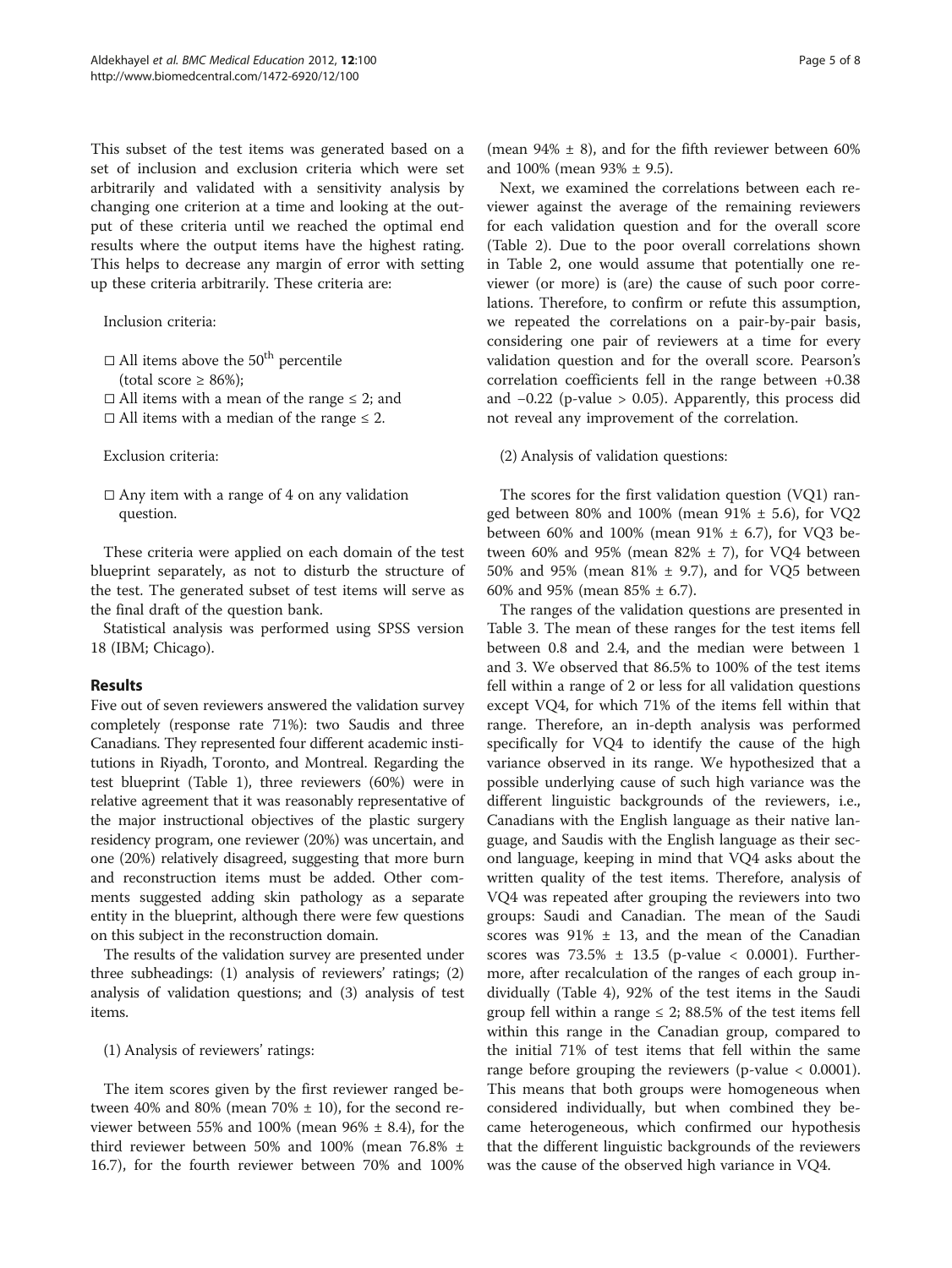|                    | <b>Reviewer 1</b> | <b>Reviewer 2</b> | <b>Reviewer 3</b> | <b>Reviewer 4</b> | <b>Reviewer 5</b> |
|--------------------|-------------------|-------------------|-------------------|-------------------|-------------------|
| VQ1^               | 0.08              | CONSTANT          | 0.07              | $0.3***$          | 0.21              |
|                    | $P = 0.6$         |                   | $P = 0.6$         | $P = 0.03$        | $P = 0.1$         |
| VQ <sub>2</sub> ^  | 0.13              | 0.18              | $-0.17$           | CONSTANT          | $-0.08$           |
|                    | $p = 0.4$         | $p = 0.2$         | $p = 0.2$         |                   | $p = 0.6$         |
| VQ3^               | $-0.02$           | 0.18              | 0.01              | $0.29***$         | 0.05              |
|                    | $p=0.9$           | $p=0.2$           | $p = 0.9$         | $p=0.03$          | $p = 0.8$         |
| VQ4^               | $-0.03$           | $-0.01$           | 0.11              | 0.02              | 0.24              |
|                    | $p=0.8$           | $p = 0.9$         | $p = 0.4$         | $p=0.9$           | $p = 0.1$         |
| VQ5^               | $-0.04$           | 0.07              | $\mathbf 0$       | $-0.05$           | 0.09              |
|                    | $p = 0.8$         | $p=0.6$           | $p=0.9$           | $p = 0.7$         | $p = 0.5$         |
| <b>Total Score</b> | $-0.03$           | $-0.1$            | $-0.07$           | 0.2               | 0.15              |
|                    | $p = 0.9$         | $p = 0.5$         | $p = 0.6$         | $p=0.2$           | $p = 0.3$         |

<span id="page-5-0"></span>Table 2 Pearson correlation coefficients of each reviewer against the average of the remaining reviewers for each validation question (VQ1-VQ5) and for the overall score

\*\* Correlation is significant at the 0.05 level (2-tailed).

^ VQ denotes "validation question".

CONSTANT indicates that at least one reviewer has given all test items a constant rating for one of the validation questions.

(3) Analysis of the test items:

The overall scores of the test items ranged between 76% and 95% (mean 86%  $\pm$  5). These scores were then divided into percentiles:  $75<sup>th</sup>$  at 90%,  $50<sup>th</sup>$  at 86%, and  $25^{\text{th}}$  at 82%.

The process of subset generation using the inclusion/ exclusion criteria yielded 27 eligible items, which are considered to comprise the final draft of the question bank.

#### **Discussion**

The script concordance test was developed in 2000 by Charlin and collaborators [\[3](#page-7-0)] who aimed to assess clinical reasoning skills. It places the examinees in a written and authentic environment that resembles their real-life situations. It utilizes an aggregate scoring method that is most suitable for such ambiguous situations [\[21](#page-7-0)]. Meterissian [[17](#page-7-0)] indicated that these situations can force a surgeon to deviate from his preoperative plan, and such decisions under pressure could negatively affect patients' outcomes. Thus, the objective of this study was to address two gaps in the literature: the first goal was to conduct the first phase of a multistep validation study of SCT in the context of plastic surgery, and the second was to provide an objective method to establish and validate a question bank based on the SCT.

The first phase in a multistep validation process constitutes a question bank construction. It comprises four sub-steps: (1) developing a test blueprint; (2) writing test items; (3) validating the question bank draft by external reviewers; and (4) analyzing the validation survey results and generating a subset of the question bank that will be used in the second phase of the SCT validation process, i.e., the establishment of a scoring grid.

Fifty-two test items composed of 158 questions were written, representing the first draft of the question

Table 3 Ranges of validation questions (VQ) ratings

|          | -9 - -          |                    |                 |              |                 |              |                 |              |                 |              |
|----------|-----------------|--------------------|-----------------|--------------|-----------------|--------------|-----------------|--------------|-----------------|--------------|
|          |                 | Range_VQ1          |                 | Range_VQ2    |                 | Range_VQ3    |                 | Range_VQ4    |                 | Range_VQ5    |
| Min      |                 |                    |                 |              | 0               |              |                 |              |                 |              |
| Max      |                 |                    | 4               |              | 3               |              | 4               |              | 4               |              |
| Variance |                 | 0.36               |                 | 0.65         |                 | 0.49         |                 | 0.75         |                 | 0.56         |
| Range    | No. of<br>items | Cumulative<br>$\%$ | No. of<br>items | Cumulative % | No. of<br>items | Cumulative % | No. of<br>items | Cumulative % | No. of<br>items | Cumulative % |
|          |                 | 13.5               |                 | 1.9          |                 | 3.8          | $\Omega$        | $\mathbf 0$  | $\mathbf{0}$    |              |
|          | 33              | 76.5               | 30              | 59.6         | 25              | 51.9         | 17              | 32.7         | 23              | 44.2         |
|          | 12              | 100                | 16              | 90.4         | 21              | 92.3         | 20              | 71.2         | 22              | 86.5         |
|          | 0               | 100                | 3               | 96.2         | 4               | 100          | 13              | 96.2         | 6               | 98.1         |
|          | 0               | 100                | 2               | 100          |                 | 100          | $\mathcal{P}$   | 100          |                 | 100          |

p-value < 0.0001.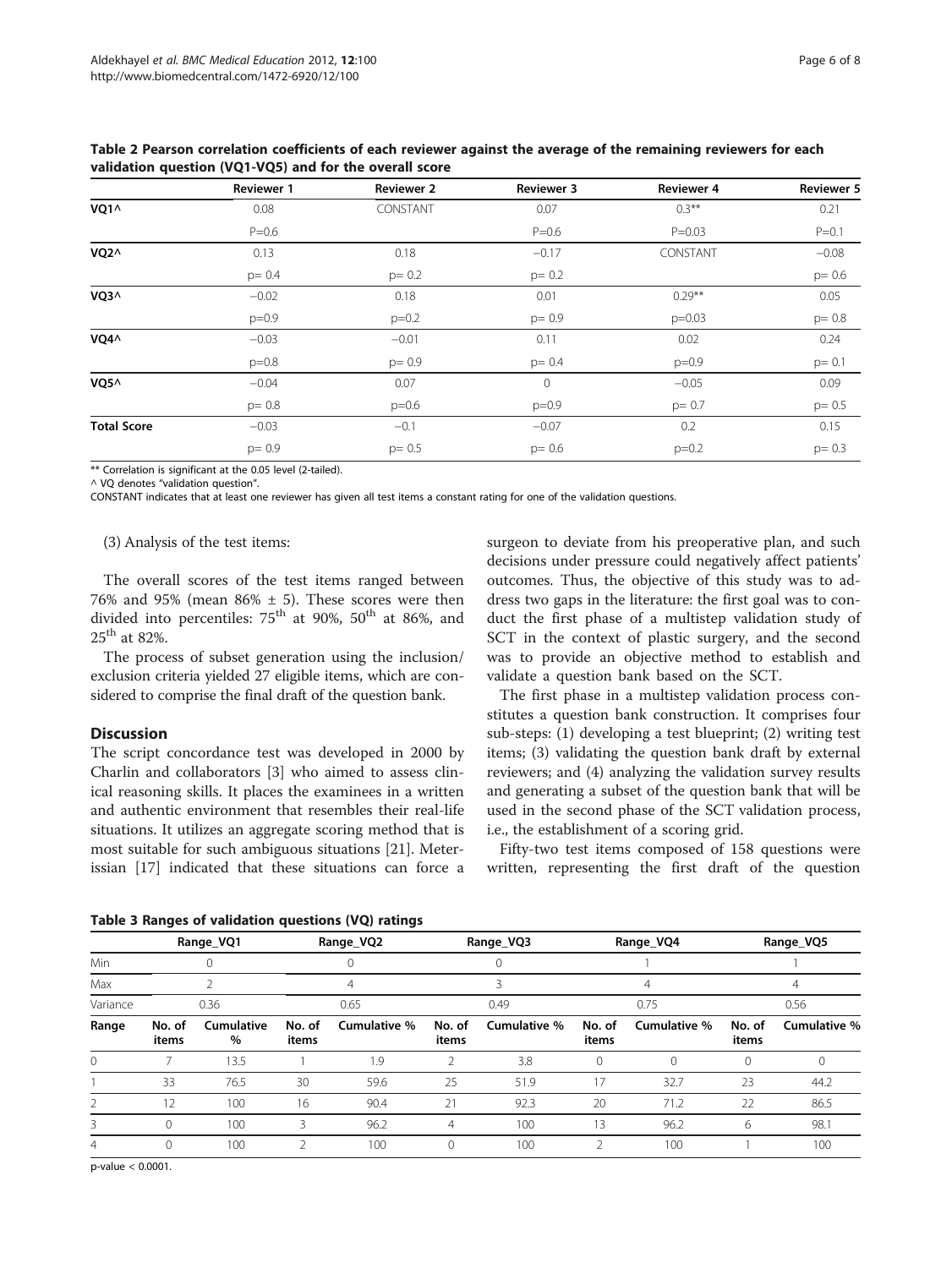<span id="page-6-0"></span>Table 4 Ranges of the 4<sup>th</sup> validation question (written quality of test items) for the Saudi and Canadian groups

|    |      | Canadian group |                                                     |  |  |
|----|------|----------------|-----------------------------------------------------|--|--|
|    |      |                |                                                     |  |  |
| 31 | 59.6 |                | 19                                                  |  |  |
| 14 | 86.5 | 30             | 59.6                                                |  |  |
|    | 92.3 | 15             | 88.5                                                |  |  |
|    | 100  |                | 98.1                                                |  |  |
|    | 100  |                | 100                                                 |  |  |
|    |      | Saudi group    | No. of items Cumulative % No. of items Cumulative % |  |  |

p-value < 0.0001.

bank. Gagnon et al [\[22](#page-7-0)]. found that a 25-item SCT with 3 questions / item achieved the highest reliability (Cronbach's alpha  $> 0.80$ ) with the minimum cognitive demand on examinees (test time of one hour) and a minimal workload for the test writers. However, when constructing the question bank, one must keep in mind that a significant number of items will be discarded or rewritten during the question bank reviewing process and score grid establishment. Meterissian [[17\]](#page-7-0) suggested an initial 100-question SCT to provide a margin for the item reduction process. Item reduction occurs at two levels: the first is based on reference panel comments [[12\]](#page-7-0), and the second occurs following an analysis of reference panel scores, where items with extreme variability should be discarded [[23\]](#page-7-0). The validation survey enabled us to select the best test items, and according to the set criteria, 27 items composed of 83 questions met those criteria. Moreover, a good margin was obtained for further reduction of the number of items in the second phase (establishing the score grid) while maintaining high reliability (Cronbach's alpha > 0.75).

The question bank validation process is a crucial step in constructing the SCT. It assures the face validity (whether the questions test clinical reasoning skills) and content validity (whether the questions are relevant and representative of the training program objectives) [\[20](#page-7-0)]. For the content validation purposes, we developed five validation questions (Figure [2\)](#page-3-0) examining five different domains: (i) relevance to the training program objectives; (ii) cultural sensitivity; (iii) structural quality of test questions; (iv) written quality of questions; and (v) plausibility of provided options.

The analysis of the validation survey was approached from three angles: reviewers, validation questions, and test items. This was performed to determine whether all elements of the validation process had been examined because any element could be a threat to this process. For instance, one might consider that a reviewer who persistently under- or over-rates test items, or even a poorly written validation question, could affect the validation process if that situation is not taken into consideration and controlled.

The analysis of reviewers' ratings aimed to identify an agreement between reviewers. Correlations between each reviewer against the pool of the remaining reviewers were poor. Surprisingly, even correlations between paired reviewers were poor. One would assume that such poor correlations could be attributed to any of the following assumptions: (a) small sample size (5 reviewers); (b) poorly written validation questions; (c) heterogeneity of the reviewers, i.e., different cultural and subspecialty backgrounds. However, the validation question analysis did not show a consistently poor VQ; although VQ4 demonstrated a high variability, further in-depth analysis (Table 4) provided an explanation for this finding. It is important to note that the sample size could have had a negative effect; however, we cannot ignore the possibility that the heterogeneity of the reviewers might have been the cause of such poor correlations. We decided to give an equal weight to all reviewers' ratings, and we generated a subset of test items based on them. One strategy to address such poor correlation is the development of inclusion/exclusion criteria that aim to select the best rated items to be included in the second phase of the validation process (establishing the scoring grid).

This study has few limitations. In addition to the previous discussion concerning the poor correlations between reviewers, certain test items exhibited a high level of disagreement for certain validation questions. For instance, one test item provided one "strongly disagree" rating and four "strongly agree" ratings! These items were eventually excluded from the final draft of the question bank because they did not meet the inclusion criteria, but such an unexplainable disagreement between the reviewers is striking. Another limitation of the study is the lack of accessibility to the reviewers because they are from different institutions and countries. Ideally, a poorly rated test item can be rewritten and resubmitted to the reviewers for revalidation. Other sources of evidence for the construct and criterion validity and reliability will be collected in the future studies as the question bank undergoes the application phase. Finally, although the overall validation process could seem complicated, it enriches the test writers with a validated and objectified methodology to construct SCTbased question banks.

### Conclusions

This study represents the first phase of SCT validation in the context of plastic surgery: the construction of a question bank. It proposes an objective methodology for validation of the question bank. Basically, after experts develop the test blueprint and write test items, a validation survey should be established and then sent to external reviewers. Analysis of the validation survey should be conducted from all possible angles, e.g.,